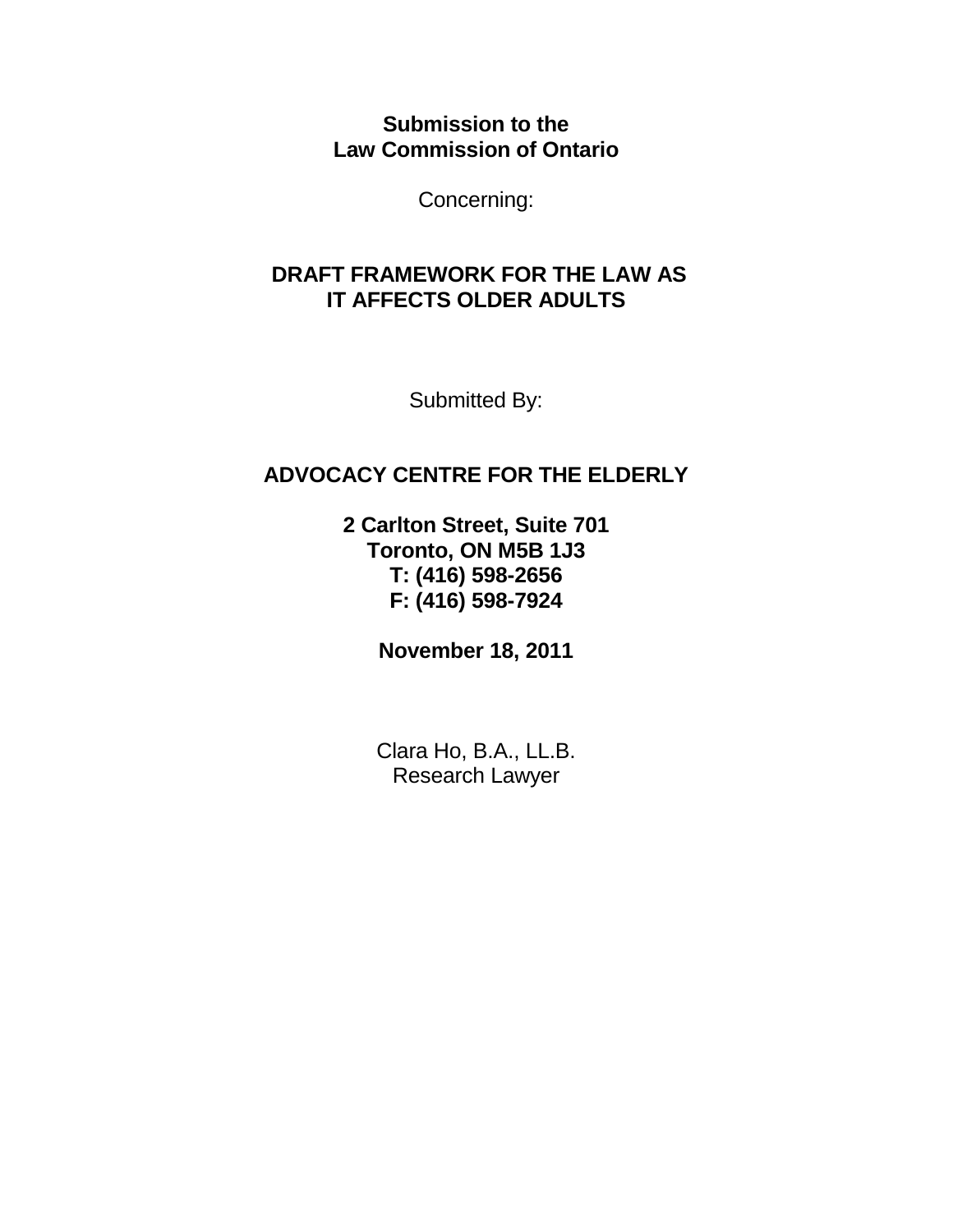## **Response of the Advocacy Centre for the Elderly to the Law Commission of Ontario's Draft Framework for The Law As It Affects Older Adults**

The Advocacy Centre for the Elderly (ACE) is pleased to be involved in the Law Commission of Ontario's (LCO) project to develop a new framework to analyze and understand the impact of the law on older persons. As part of this project, ACE provided a response to the LCO's paper entitled, The Law as it Affects Older Adults in July, 2008, as part of the preliminary consultation. ACE subsequently submitted a Research Report entitled Congregate Living and the Law as it Affects Older Adults to the LCO on August 5, 2009.

Based on our review of the *Interim Report* and *Draft Framework*, ACE provides the following Submission and recommendations to the LCO. ACE looks forward to the release of the Final Report and Framework on the LCO's project concerning the law as it affects older adults. We look forward to the continued opportunity to work with the LCO in making the law more accessible and responsive to the needs of older adults living in Ontario.

# **Advocacy Centre for the Elderly**

In ACE's July 2008 Submission to the LCO, we provided information about ACE and the work that we do. We will not reiterate that information. ACE would like to take this opportunity, however, to summarize some of the work that we are currently involved in and highlight the issues that are relevant and of importance to our clients and stakeholders (i.e. older adults living in Ontario). We continue to regularly receive inquiries and requests concerning the following issues:

- Assisting older adults and their family members in navigating the long-term care and home care systems in Ontario. ACE's Institutional Advocate, Jane Meadus, regularly receives telephone calls from older adults in hospital asking for assistance in communicating with hospital administrators and the Community Care Access Centre (CCAC) staff around discharge planning and applications to long-term care;
- Assisting older adults who find themselves in hospital and being advised that they should return home – as part of a provincial aging at home strategy, but it is unclear what kinds of home care and medical care supports these clients are entitled to once they return home. ACE frequently gets inquiries from older adults and/or their families concerning first available bed policies which we previously highlighted in our July 2008 Submission;
- Providing written submissions and recommendations to various government ministries and departments, including but not limited to, the Ministry of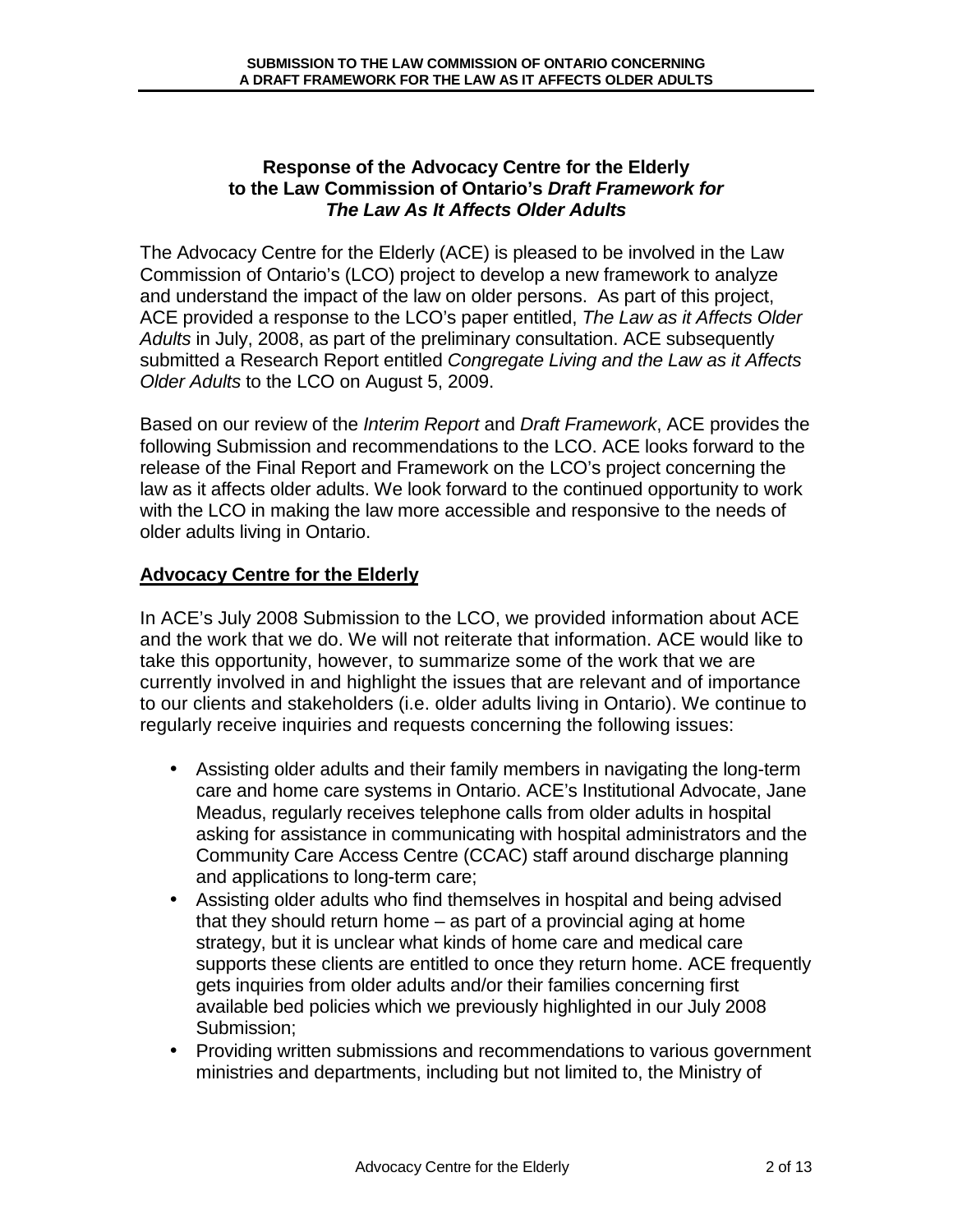Health and Long-Term Care with respect to the proposed draft regulations (Initial Phase and Phase Two) to the Retirement Homes Act, 2010;

- Ongoing consultations with the government of Ontario on the Retirement Homes Act, 2010, as the regulations are released and the implementation of the legislation and regulations continues;
- Consulting with the Ministry of Health and Long-Term Care on developments that will impact older adults living in Ontario such as the development and implementation of a Personal Support Worker (PSW) Registry;
- Submitting recommendations to the Ministry of Safety and Correctional Services with respect to their Consultation on Fire Safety for Vulnerable Residents of Ontario; and
- Delivering public legal education workshops on a variety of different issues including but not limited to: the Long-Term Care Homes Act, 2007; Retirement Homes Act, 2010; Powers of Attorney; Consent and Capacity; Elder Abuse; sexuality and older adults; to audiences that include older adults and their families; service providers; health care providers; students; law enforcement; and lawyers.

Given ACE's expertise working on legal, policy, and practice issues as they relate to older adults, we take this opportunity to provide our Submission and recommendations to the LCO as they relate to the Draft Framework for the Law as it Affects Older Adults ("Draft Framework"). We will begin our Submission with some general comments about the Draft Framework and then proceed to respond to the four questions posed by the LCO in their request for feedback.

# **General Comments**

As a specialty legal clinic with expertise in elder law issues, ACE is familiar with many of the legal principles, concepts, and approaches discussed in the Interim Report and the Draft Framework. ACE understands that while the Draft Framework is intended to impact a number of different stakeholders including: policy-makers, community organizations, service-providers and older adults themselves, the question of who will ultimately be using or applying the Draft Framework is of great importance.

A second important question which we will discuss in further detail later on in our Submission is once the Draft Framework is applied to either evaluate an existing law, policy or practice, or prior to the development of the same, what is to be done with the results and information obtained through such an exercise? ACE understands that one of the purposes of the *Draft Framework* is to " $\ldots$  assist policy-makers in implementing and reviewers in assessing laws, policies and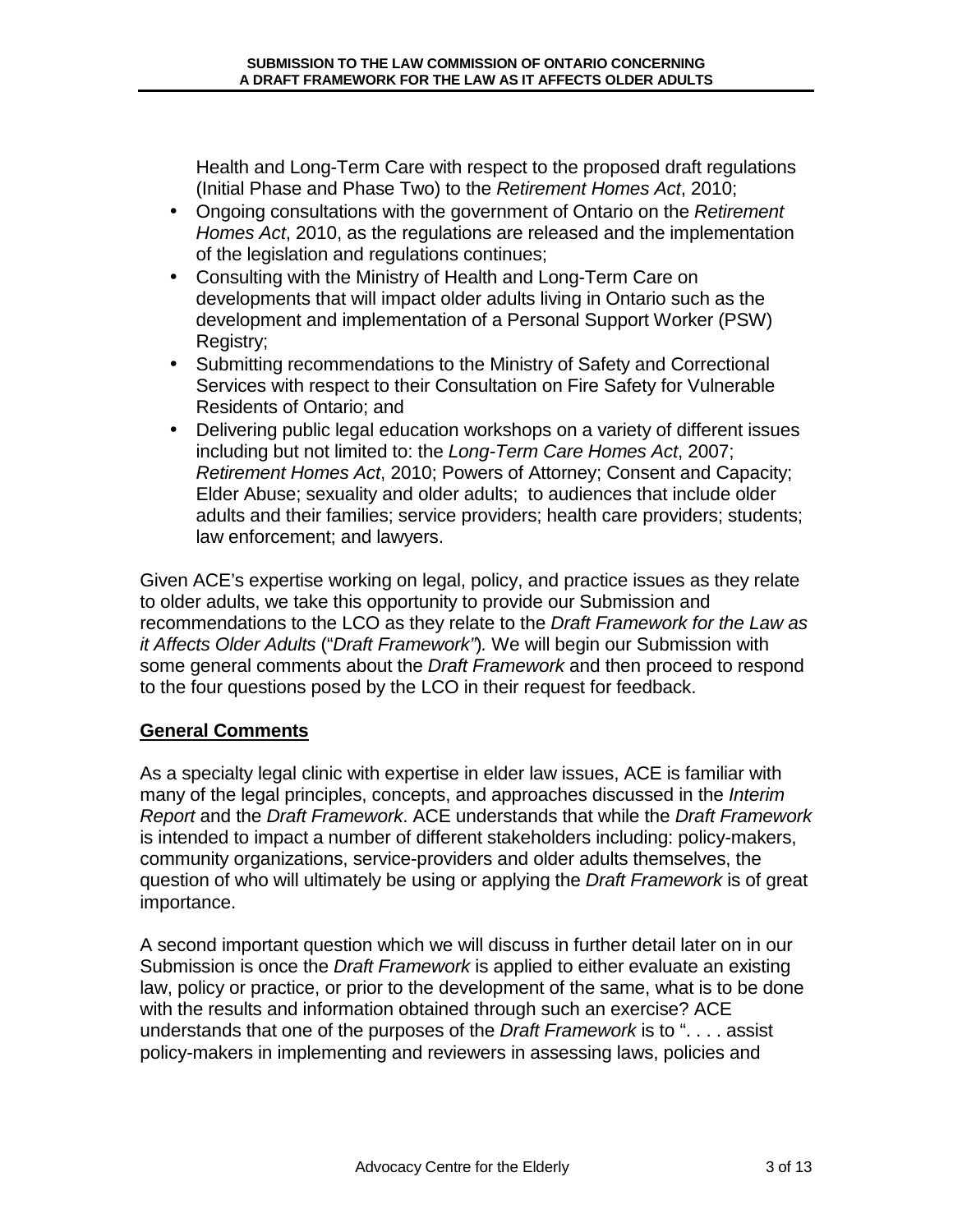practices as they may affect older persons".  $1$ . The question of what is to be done after the Framework is applied and it becomes apparent that there are serious gaps or problems with the laws, policies and practices under review may be a question beyond the scope of our Submission. Given ACE's role as an advocate for older adults living in Ontario, our interest, of course, lies in how these laws, policies and practices can be amended to better the quality of life of our clients and stakeholders. As such, we are interested in how the *Draft Framework* can assist organizations such as ours in achieving the goal of policy and/or legislative change.

In its current format, the *Draft Framework* is a useful tool for government, policymakers, legislators and academics. The education of policy-makers, legislators, government officials, at the top levels will be the key to the success of the Draft Framework as a tool for change. Ideally, such education on the Six Principles and on an anti-ageist approach will lead to a commitment on the part of policy-makers and legislators to integrate these things into all aspects of their work. The result will hopefully be a "trickle down" effect that will benefit older adults through the amendment of existing laws, policies or practices or the development of new ones that have as their foundation the Six Principles and anti-ageism.

ACE submits that the *Draft Framework's* utility with respect to those organizations that work directly with seniors in any number of different capacities, in many cases providing front-line support, is less clear. ACE does not believe that the Draft Framework will be readily used by smaller community organizations, front-line service providers and/or older adults themselves. ACE submits that the format of the Draft Framework is not accessible to older adults, their families/support providers, or front-line staff or service providers that work directly with older adults.

In order for the *Draft Framework* to be of immediate use and benefit to older adults, there needs to be comprehensive public legal education available for older adults on the Six Principles, the Draft Framework, and on the Ontario Human Rights Code and the Charter of Rights and Freedoms; laws that are key to developing an anti-ageist approach. Similarly, while these concepts form the basis of the rights that older adults have and are entitled to enforce, there also needs to be more public legal education geared towards older adults on specific laws, policies and practices that are of particular relevance and affect them on a day-today basis including, but not limited to: Long-Term Care Homes Act, 2007 (LTCHA); Retirement Homes Act, 2010; Residential Tenancies Act, 2006; Regulated Health Professions Act, 1991. Public legal education must not only

 $\overline{1}$ 

 $^1$  Appendix A: The Law as it Affects Older Adults, A Draft Framework for an Anti-Ageist Approach to the Law, (June 2011) online: Law Commission of Ontario < http://www.lco-cdo.org/older-adultsinterim-report-draft-framework.pdf> at page 1 [Draft Framework].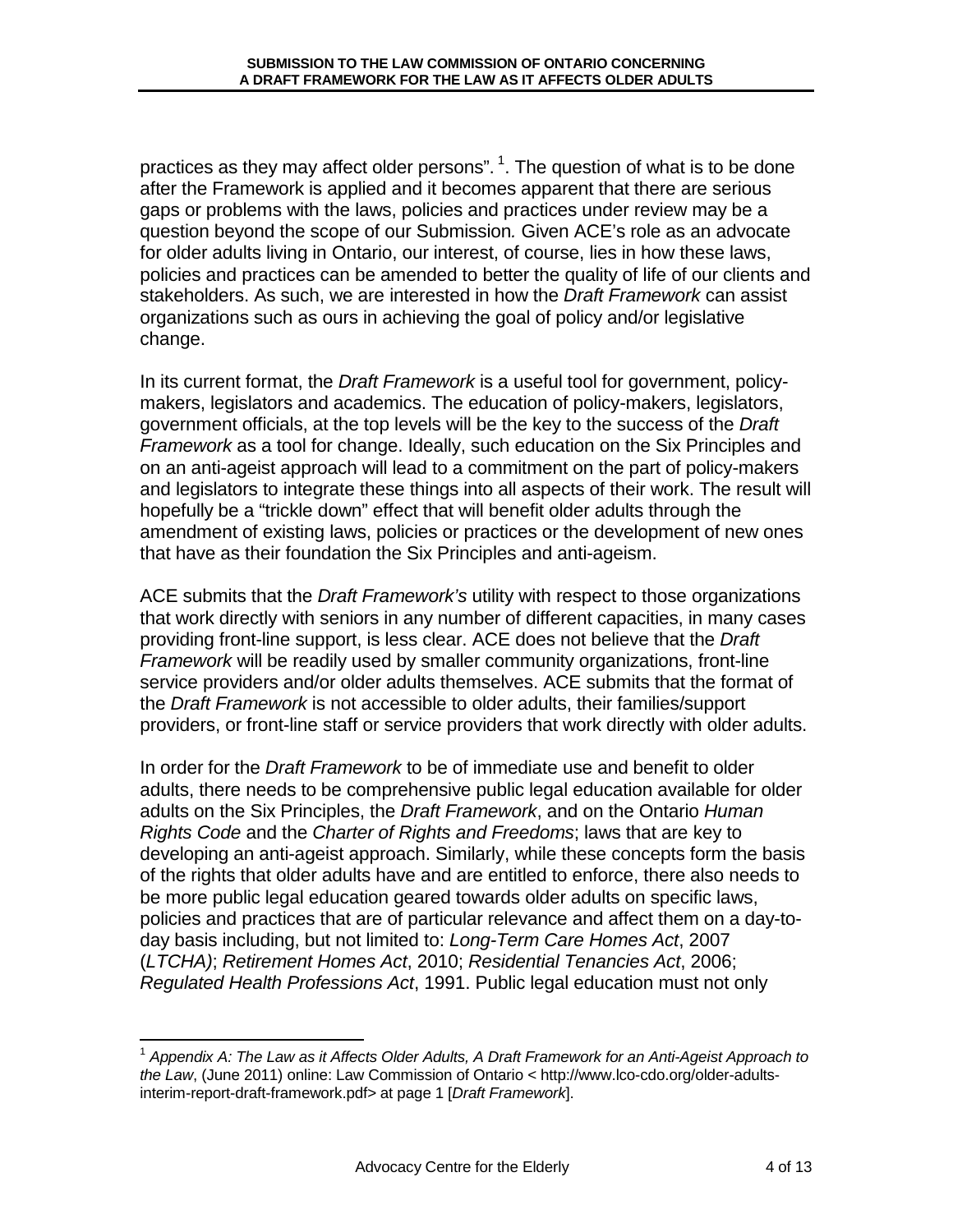meet the informational needs of older adults and their families/support networks, but should also be delivered in a manner and format that accessible as possible.

While the Draft Framework is relevant to the work of service-providers and older adults, its current format is not necessarily applicable or accessible to those who are not legislators or policy-makers. ACE submits that without significant modifications or a substantive educational component that targets older adults, community agencies and those front-line service providers working with and advocating on behalf of older adults, it will be the case that the Draft Framework will not be of any immediate relevance to the experience of these stakeholders even though they may be the ones ultimately impacted by its application.

# **Questions Concerning the Draft Framework**

ACE's Submission concerning the *Draft Framework* is based on the questions asked by the LCO in its request for feedback. These questions are as follows:

- Whether the principles on which the Draft Framework is based are meaningful, and can help improve the laws as they affect older persons;
- What you would like legislators and policy-makers to understand about the circumstances and experiences of older persons when they are making or implementing laws or policies;
- What policies or practices could be put into place to make it easier for older persons to access and enforce their legal rights; and
- Any suggestions for making the framework easier to use or more effective.

Where possible, we have used examples from our work and our contact with older adults to substantiate and clarify our Submission and recommendations.

#### **1. Whether the principles on which the Draft Framework is based are meaningful, and can help improve the laws as they affect older persons**

### The Six Principles

Each of the six principles contributes to an overarching goal of promoting substantive equality for older adults. . . . Observance of the principles ought to move law and policy in the direction of advancing substantive equality, and interpretation of the principles must be informed by the concept of substantive equality.<sup>2</sup>

• Respect for Dignity and Worth

 $\overline{\phantom{a}}$  $^{2}$  Draft Framework at pages 2-3.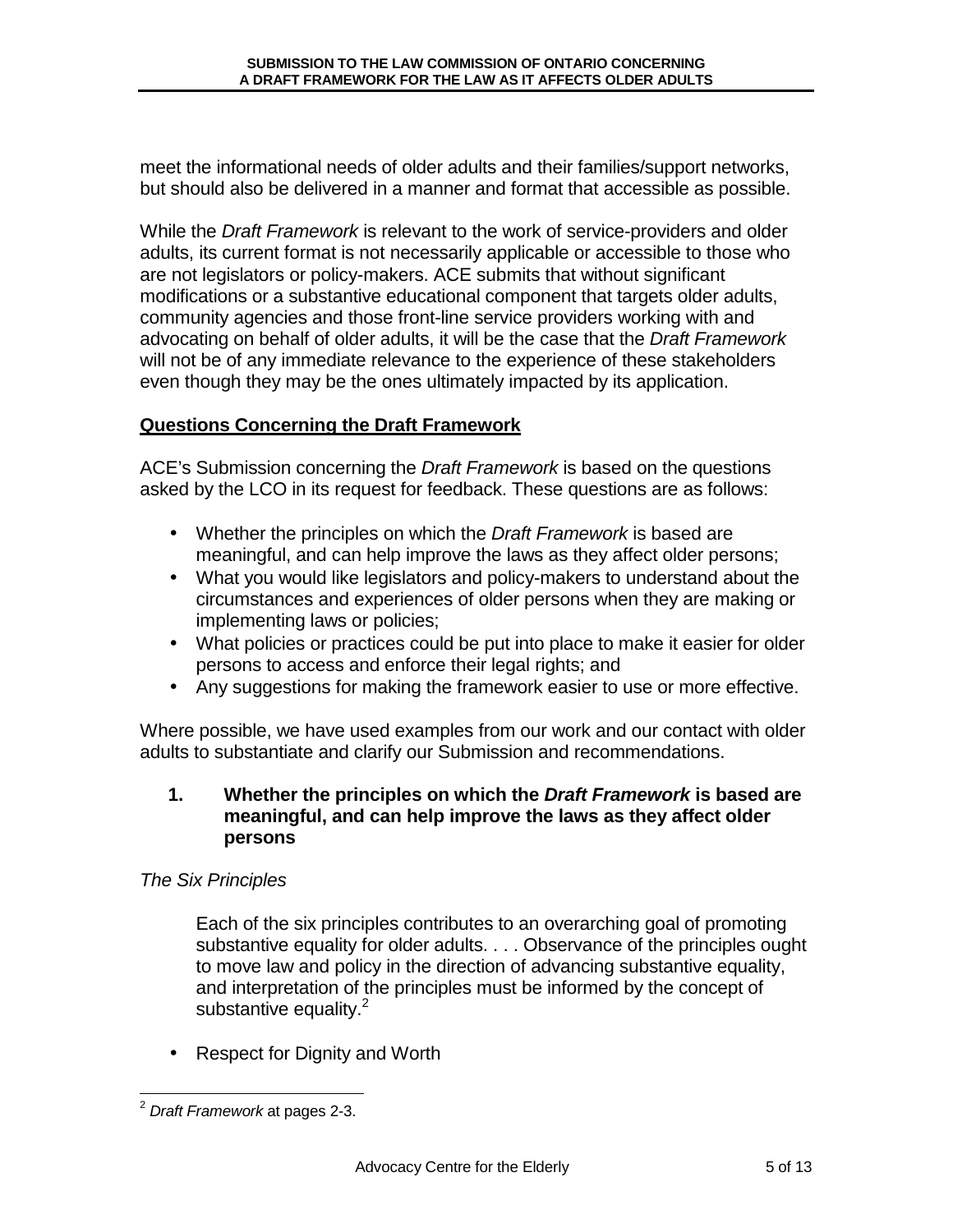- Promotion of Independence and Autonomy
- Enhancement of Participation and Inclusion
- Recognition of the Importance of Security
- Recognition of Diversity and Individuality
- Understanding Membership in the Broader Community

Legislators and policy-makers must adopt the approach proposed in the Draft Framework and incorporate the Six Principles listed above in all aspects of the drafting and the evaluation of legislation, policy and or practice in order for it to be effective. ACE submits that the Six Principles, if adopted widely, would have the effect of improving laws as they affect older adults but only if they lead to some substantive changes in the development or evaluation of such laws.

In addition to the Six Principles, it is our submission that the fact that all Ontario laws and policies have to operate within the framework of the Charter of Rights and Freedoms and the Ontario Human Rights Code cannot be reiterated enough. Not all older adults living in Ontario are fully aware of their fundamental rights to equality and to be free from discrimination on the basis of age or any other ground listed in the Human Rights Code. This may account for why very few older adults choose to enforce their rights in legal venues such as the Human Rights Tribunal of Ontario resulting in very few decisions relating to age being issued by the Tribunal.

Education is also an important factor in ensuring the successful application of the Draft Framework. While ACE supports the Six Principles, empowerment and education are also important in ensuring that laws, policies and practices are developed and implemented in such a manner that promotes substantive equality for older adults. Wherever it is possible to have the full and meaningful participation of older adults from a broad range of communities in the development of laws, policies and practices this approach must be supported.

Further, as we previously explained in our paper to the LCO, "good law, bad practice" is a common theme with respect to the administration of the law as it applies to older adults, particularly in the health sector. ACE submits that the education of older adults with respect to law and policies and their rights is one means of overcoming this problem. Where the law may be good but the implementation of it bad, it is important that older adults and those service providers who advocate on their behalf are provided with the necessary information to assist them in navigating through such challenges.

While the adoption of the *Draft Framework* and the Six Principles will move us closer towards a fully anti-ageist approach to laws, policies and practices, the constraints posed by resource limitations will continue make the full realization of the Six Principles that underlie the *Draft Framework* a challenge. Widespread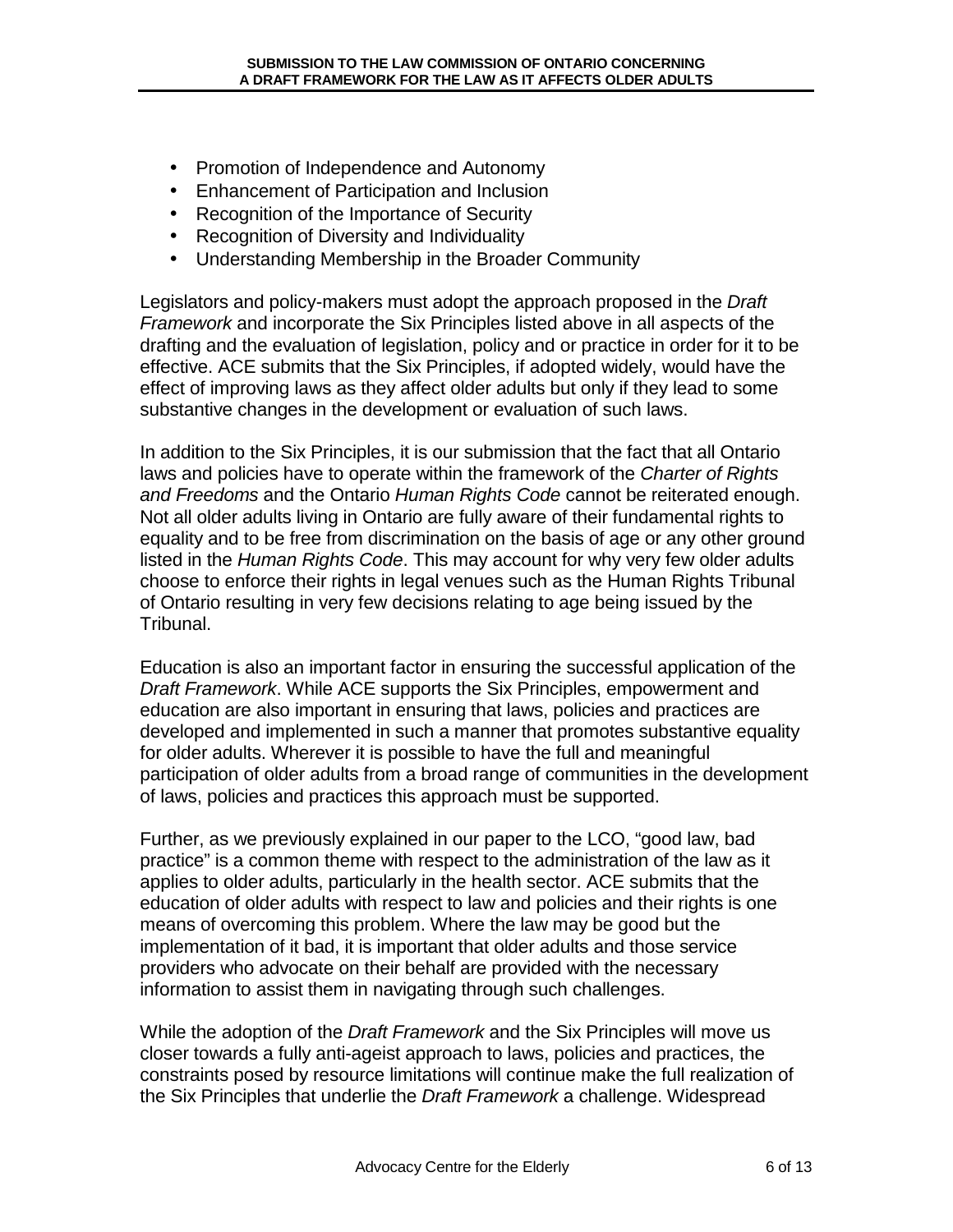dissemination, adoption and implementation of the *Draft Framework* will hopefully result in attitudinal changes regarding older adults that will close the gap between good law and bad practice as well as challenge existing ageist stereotypes.

## **2. What you would like legislators and policy-makers to understand about the circumstances and experiences of older persons when they are making or implementing laws or policies**

All statistics point to the fact that the population is aging. According to the Special Senate Committee on Aging, in their Final Report entitled, Canada's Aging Population: Seizing the Opportunity, April 2009:

The Canadian population is aging. It is a demographic trend that can be neatly plotted in graphics, counted in statistics. We are living longer.

Statistics Canada recently put numbers to this fact, pointing out the number of people aged 100 or older increased 50 percent between 1996 and 2006, and is set to triple to more than 14 000 by 2031. This made national headlines.

Meanwhile, Canadians are having fewer babies, shifting the historical balance between the young and the old. Add to that the reality that the baby-boom generation is entering the retirement years, and it becomes unavoidable and clear  $-$  the Canadian population is aging.<sup>3</sup>

Lack of resources continues to be a challenge for older adults in a number of areas mostly relating to health care. In Ontario, there continues to be shortage of longterm care beds for those who require them. Many older adults and their families struggle as they are not receiving enough home care hours to support them in remaining at home as long as possible. As we stated in our July 2008 Submission, access to medical care was and continues to be a challenge. Many older adults remain unable to find a family physician in the community that they live in.

In the most recent provincial election, all three political parties had as part of their political platforms a commitment to increase supports to older adults to allow them to age at home. While the platforms of both the Progressive Conservatives (PC) and the New Democratic Party (NDP) called for the elimination of the Local Health Integration Networks (LHIN), it is unlikely that this will happen.<sup>4</sup>

 3 Special Committee on Aging, Final Report, Canada's Aging Population: Seizing the Opportunity (Ottawa: 2009). 4

Adam Radwanski, "Where McGuinty could find room for compromise", The Globe and Mail (19 October 2011) online: The Globe and Mail <http://www.theglobeandmail.com/news/politics/adamradwanski/where-mcguinty-could-find-room-for-compromise/article2200715/>.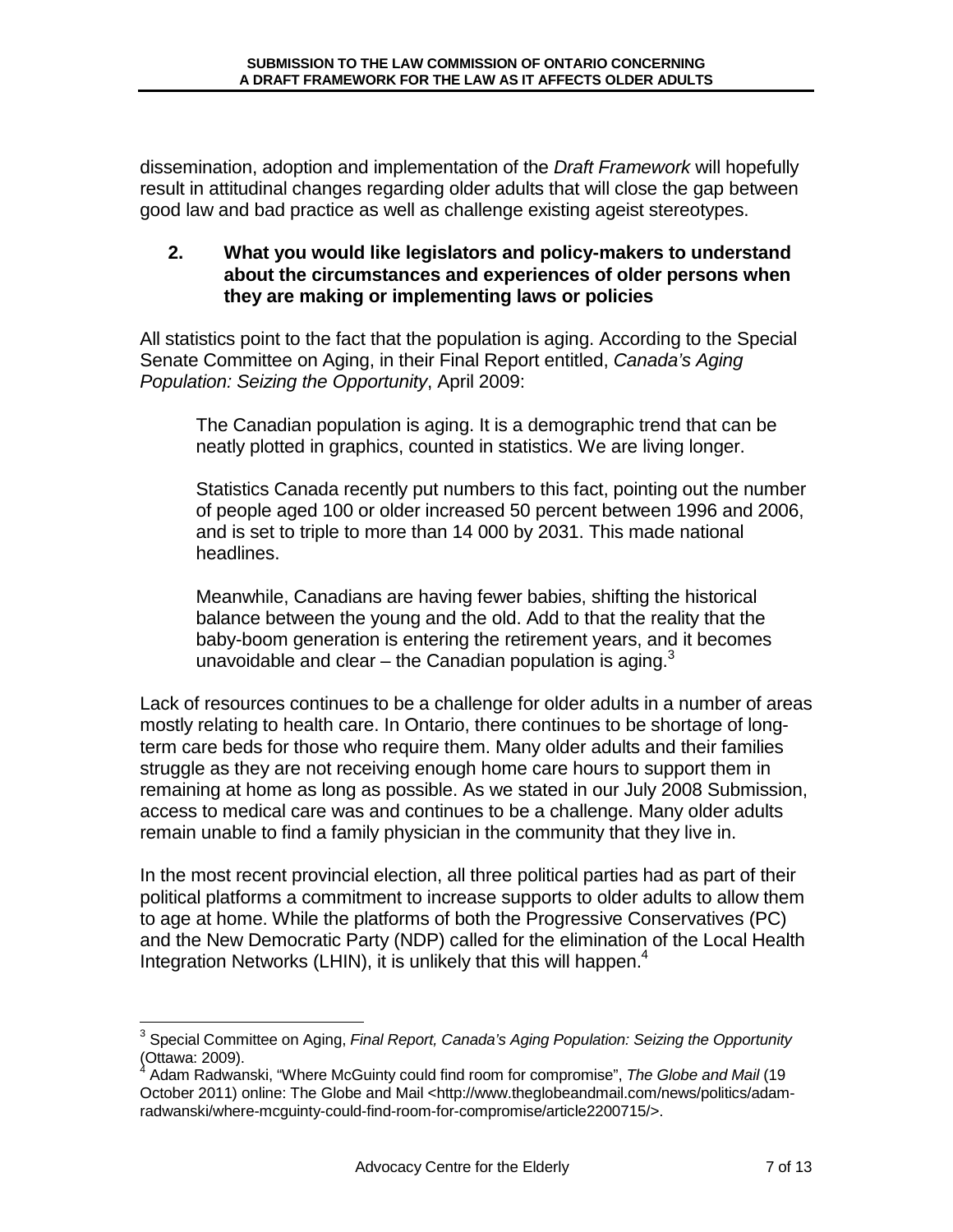The Liberals suggested in their platform that if elected, they would redesign home care and primary care systems to include new services such as: doctor house calls, telephone and online check-ins. As well, their platform included the provision of a Health Care Coordinator to facilitate care between different health care providers involved with a senior.<sup>5</sup> The Liberal platform also called for improved access by older adults to Personal Support Workers (PSWs) through providing an additional three (3) million hours of care. A Health Home renovation tax credit worth up to \$1500.00 annually was also part of the Liberal plan to help older renovate their homes to make them more accessible.<sup>6</sup> On November 16, 2011, the Premier announced a tax credit that would ". . . . make it more affordable for seniors to install lifts and make other improvements to help them stay in their homes more safely and comfortably.<sup>7</sup> The tax credit, up to \$1500 per year, would be available to an older adult who is a homeowner or a tenant, or an individual who shares a home with an older adult.

The PCs and the NDP both included in their respective platforms proposals with respect to long-term care beds. In the PC platform, they suggested that they would expand long-term care by 5000 new beds in addition to the 35,000 renovated beds being developed in the next ten years. The PCs also stated that if elected, they would increase annual investments in health care by more than \$6 billion by the end of their first term.<sup>8</sup>

The NDP platform similarly called for the expansion of home care and home services by funding an additional one million hours of home care over four years. With respect to addressing the issue of the waiting list for long-term care beds, the NDP platform also called for the building of more long-term care beds.<sup>9</sup> It remains to be seen what resources will be put towards home care or other supports for older adults by the provincial government.

Cognitive disabilities such as Alzheimer's and dementia are also of concern for older adults, their families and health care providers. ACE has received telephone calls from the family members of older adults suffering from Alzheimer's or dementia who are being advised by long-term care home operators that they and their staff are not able to meet the needs of their loved one. If the older adult is

http://news.ontario.ca/opo/en/2011/11/helping-seniors-stay-safer-at-home.html>.

1

<sup>&</sup>lt;sup>5</sup> Ann Hui, "Compare the Ontario party platforms", The Globe and Mail (18 September 2011) online: The Globe and Mail < http://www.theglobeandmail.com/news/politics/ontario-election/compare-theontario-party-platforms/article2161528/>.

<sup>&</sup>lt;sup>6</sup> The Liberal Party of Ontario. Forward. Together. The Ontario Liberal Plan 2011-2015, online: Liberal Party of Ontario <http://www.ontarioliberal.ca/OurPlan/pdf/platform\_english.pdf> at page 32. <sup>7</sup> Government of Ontario, "Helping Seniors Stay Safer at Home", (16 November 2011) online: <

<sup>&</sup>lt;sup>8</sup> The Ontario PC Party. Changebook, online: The Ontario PC Party

<sup>&</sup>lt;http://www.ontariopc.com/pdf/Changebook\_en.pdf> at page 19.<br><sup>9</sup> Ontario New Democratic Party. *Plan for Affordable Change,* online: New Democratic Party of Ontario <http://ontariondp.ca/wp-content/uploads/Plan-for-affordable-change.pdf> at page 36.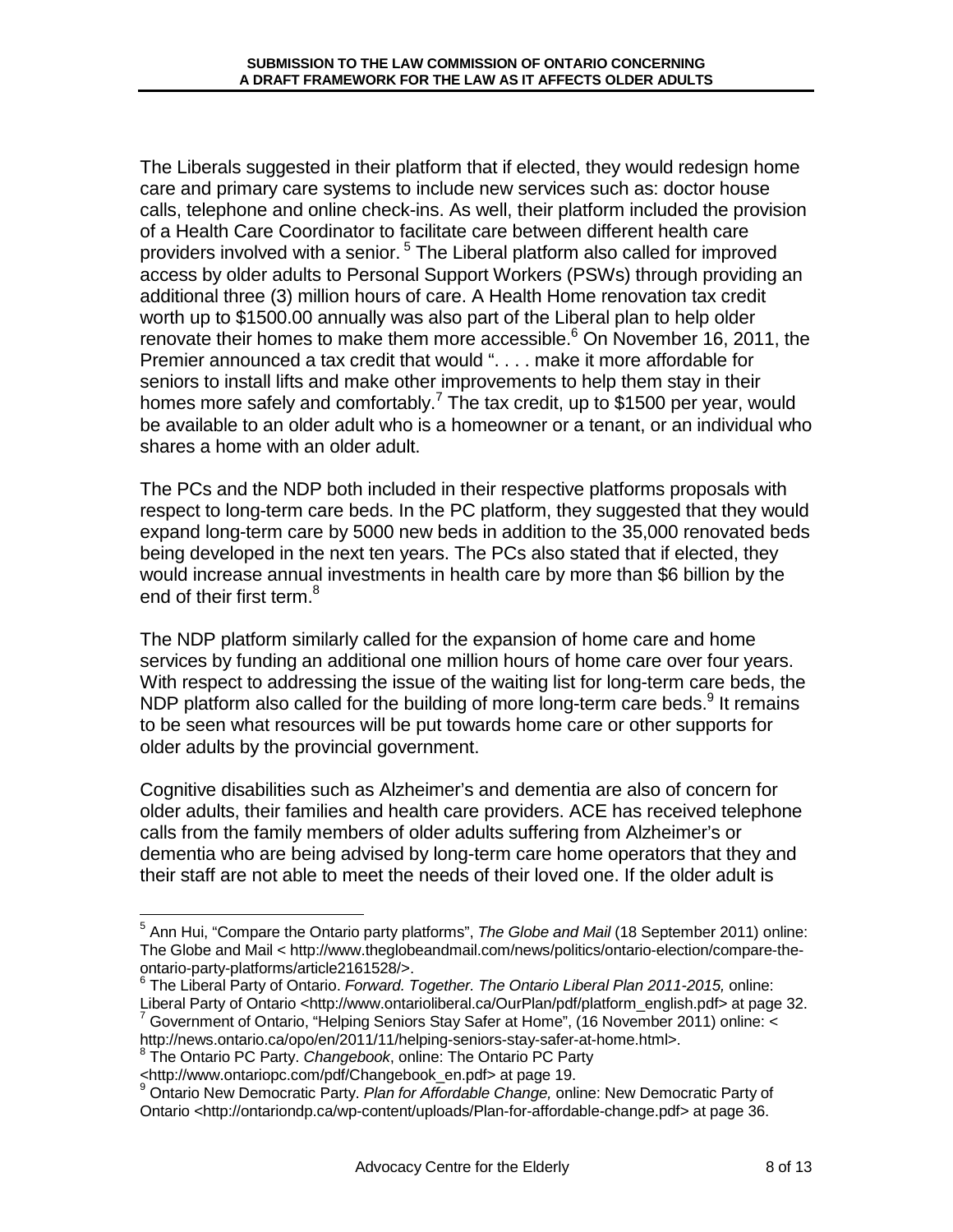already a resident of the long-term care home, we have seen situations where they may end up being discharged from the home or transferred to a mental health facility because the long-term care home is unable to address the behaviours that are a symptom of their health condition. Alternatively, we have heard cases of older adults with Alzheimer's and dementia being refused admission to a long-term care home of their choosing for these same reasons. These issues are a clear reflection of the lack of resources resulting in policies and practices that are being implemented to the detriment of older adults.

According to the Alzheimer's Society of Ontario:

All Local Health Integration Networks (LHINs) show dramatic increases in people with dementia, yet…

- Only 5 LHINS have specifically included dementia in their plans for elder care
- No system-wide training has ever been supported

The Aging at Home Strategy helps seniors live independently and 17% of home care clients have dementia, yet…

- The Strategy does not identify dementia as a priority
- Fewer Community Care Access Centres have special "dementia teams" than 5 years ago
- Family caregivers report stress levels 3 times greater than those caring for people with other chronic diseases

Ontario hospitals are suited for acute care, yet…

• 25% of patients in Ontario hospitals who remain there too long have dementia

65% or more of residents in Ontario's long term care homes have dementia, yet…

• No new recent investment in dementia training has been made<sup>10</sup>

The Alzheimer's Society of Ontario also reports that dementia prevalence in Ontario is projected to rise 40% from 181,000 Ontarians, currently to 255,000 by the year 2010. $11$ 

<sup>1</sup>  $10$  10 by 20: Ontario Action Plan for Dementia, online: Alzheimer's Society of Ontario < http://alzheimerontario.org/10by20/default.asp?s=1#challenges2>.

 $<sup>1</sup>$  Ibid.</sup>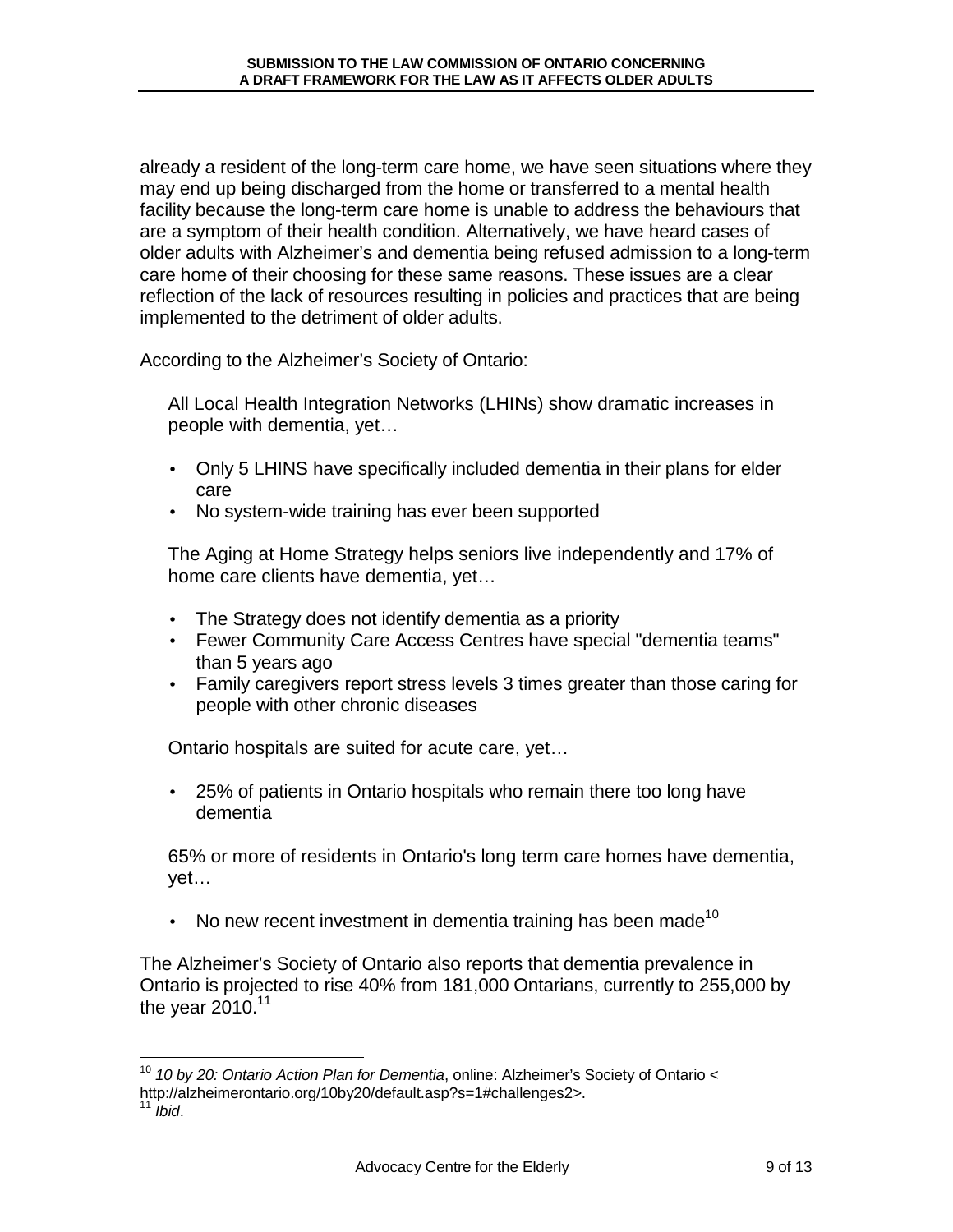One key thing that legislators and policy-makers need to understand about the circumstances and experiences of older adults is that older adults may find themselves coming into contact or conflict with a particular law, policy or practice at a time in their lives when things are emotional, stressful and difficult (i.e. after being admitted to hospital for an acute care episode; when decisions need to be made about moving to a long-term care home; after losing their employment as a result of discrimination on the basis of age). In such situations, it does not matter whether the laws, policies or practices are themselves anti-ageist, if the implementation of them is in a manner that is not.

ACE recognizes that these bad implementation practices are sometimes a result of lack of resources or conflicting interests. It is often during these situations that older adults and their families contact ACE for assistance and support. One clear example of bad practice and lack of transparency resulting in a practice that is not responsive to the needs of older adults has to do with the application for home care supports through the Community Care Access Centres (CCACs). This is an issue that was evaluated by the LCO in its *Interim Report* when it applied the *Draft* Framework to the legal framework for home care and assessed the Home Care and Community Services Act, 1994 (HCCSA).<sup>12</sup>

ACE would like policy-makers and legislators to understand that it is not enough to simply apply the Draft Framework to develop or evaluate laws, policies and practices through an anti-ageist lens. The implementation of these laws, policies and practices as well as ensuring that there are adequate resources to support their implementation is as important if not more so. ACE submits that anti-ageist laws, policies and practices that have as their basis the Six Principles as well as those set out in legislation such as the Ontario Human Rights Code will not improve the lives of older adults of further the objective of an anti-ageist approach to the law if they are misapplied.

## **3. What policies or practices could be put into place to make it easier for older persons to access and enforce their legal rights**

ACE submits that it is often difficult for older adults to access and enforce their legal rights. In our July 2008 Submission to the LCO, we cited the following as some of the factors impeding access to just for older persons:

• Financial barriers – Legal Aid Ontario does not provide certificates for most civil claims and there are no funds for legal representation in the following areas: elder abuse, violation of consent and claims against long-term care homes;

 $\overline{1}$  $12$  Home Care and Community Services Act, 1994, SO 1994, C 26.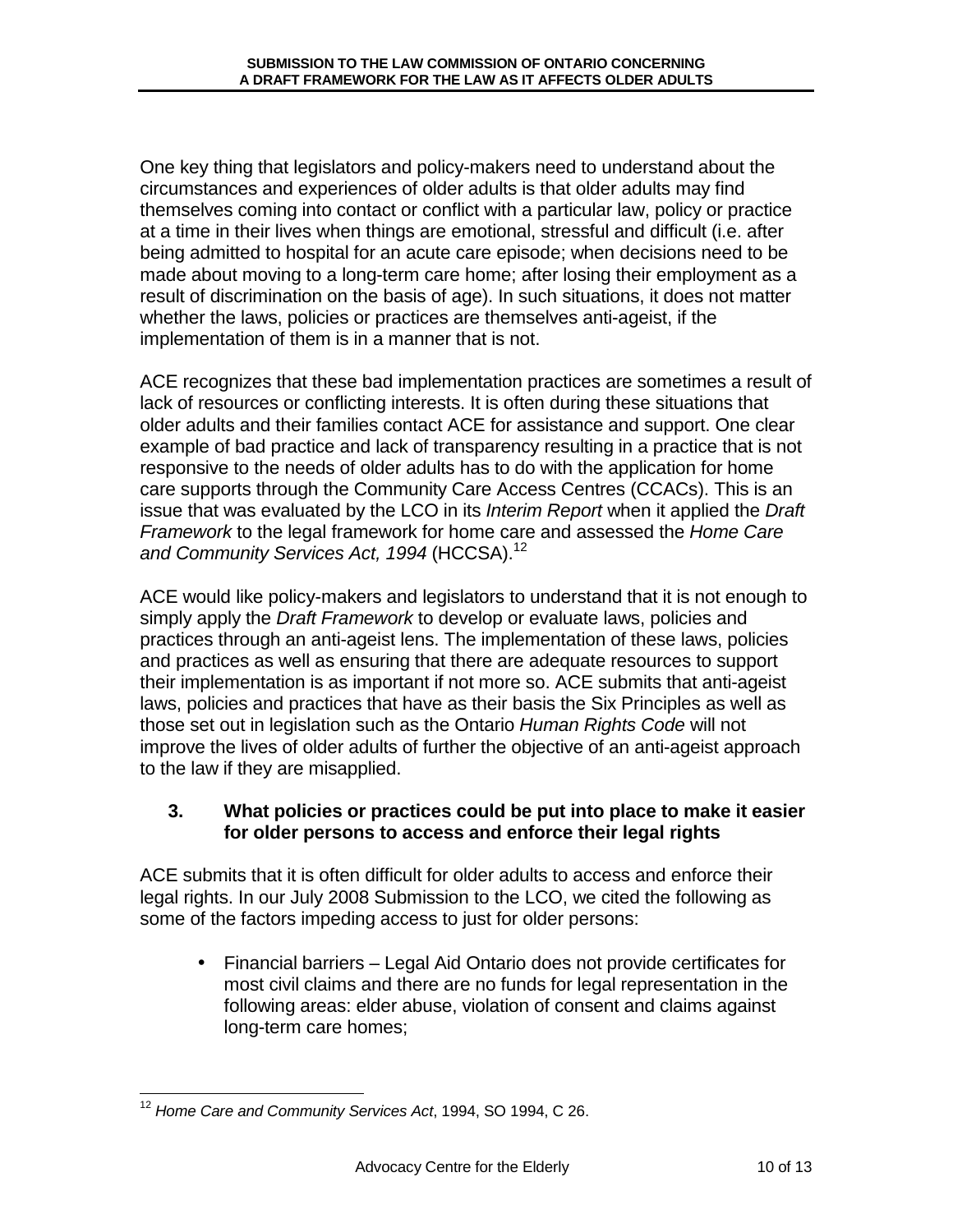- Lack of lawyers and paralegals able to assist a client with an elder law issue. There are very few legal professionals with the expertise in areas of law that are of particular importance to older adults (i.e. retirement homes, public and private home care, long-term care, defence of guardianship applications, health consent, elder abuse);
- Lengthy court proceedings Older adults are often deterred from filing a claim in court because of the time it will take and the costs involved.

The current mechanisms available to older adults for accessing and enforcing their legal rights are prohibitive because of cost, time, complexity and often all these factors combined.

ACE submits that the following policies or practices, if properly implemented, could make it easier for older adults to access and enforce their rights through the appropriate legal or policy venues:

- More resources allocated to provide older persons with access to legal advice and representation on various areas of law of relevance to them;
- Expand the jurisdiction of the Ombudsman of Ontario to extend to municipalities, hospitals and long-term care homes;
- Public legal education targeting older adults, including those living in congregate settings such as long-term care homes, on laws and policies that affect them including: long-term care homes, retirement homes, landlord and tenant law, human rights;
- Greater protection against reprisal should an older adult and/or their family members decide to enforce the older adult's rights. This would involve not only ensuring such provisions are included in legislation but also, enforcing any breaches of such provisions in a manner that effective and efficient;
- Protections of older adults in situations where they are living in long-term care homes or retirement homes needs to be much more effective but and older adults must also perceive that this is so. Older adults have to have confidence that the law will be effective in protecting them from reprisal in the event that they decide to make a complaint. Where such protections from reprisal are not forthcoming, ACE submits that older adults will be less likely to enforce their rights in circumstances where they have been infringed. In situations where older are living in congregate settings, there may be a reluctance to make a complaint because the stakes are high – with the older adult's housing being at risk;
- Mediation or Alternative Dispute resolution (ADR) processes that would allow for the effective and efficient resolution of conflicts; particularly in situations involving an older adult and his/her family member. There may be exceptions to the use of ADR processes such as where there is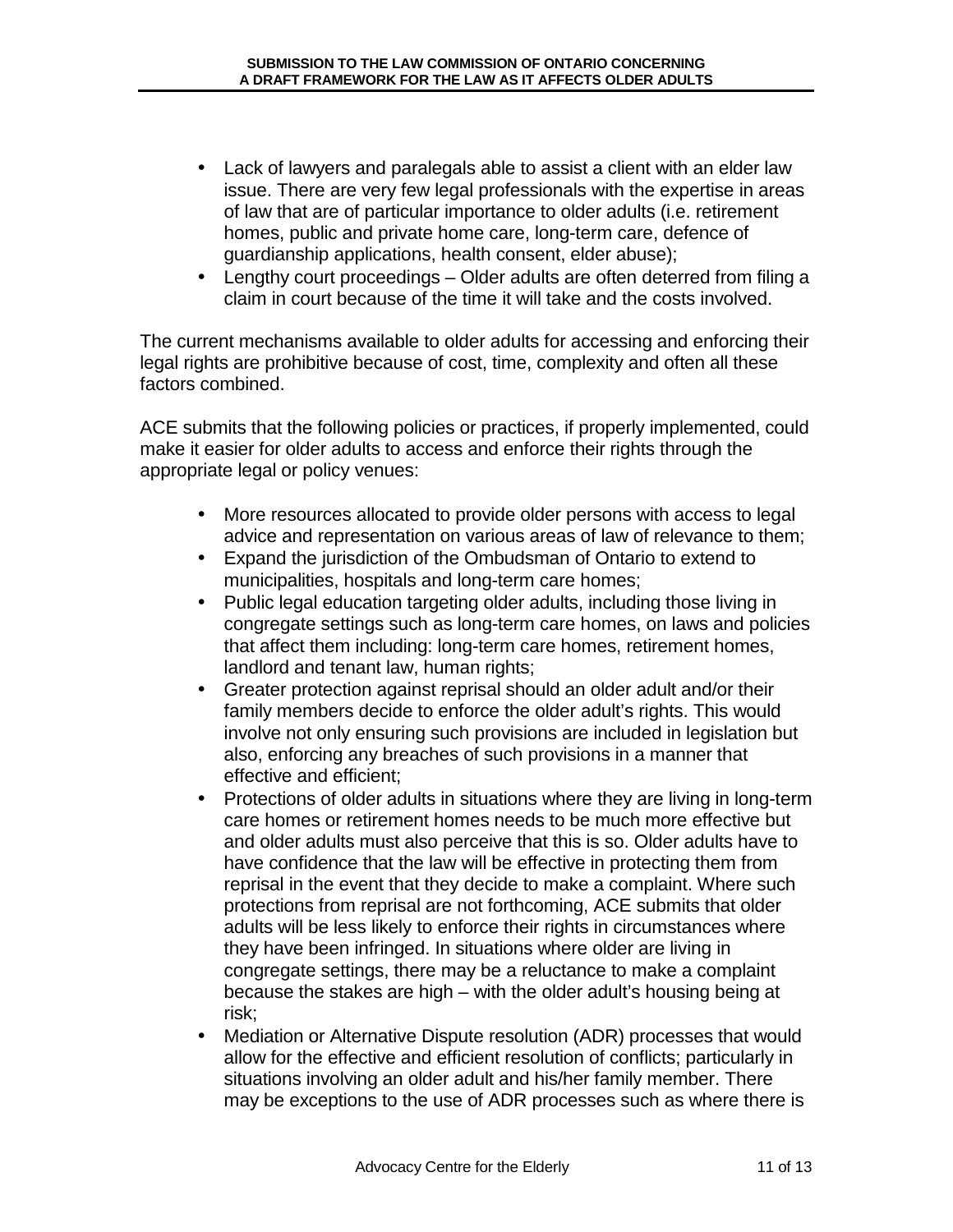a situation of abuse and/or neglect or clearly a power imbalance between the older adult and other party. In many cases, older adults may be reluctant to pursue legal avenues in complaints against family members if it jeopardizes any ongoing possibility of an ongoing relationship;

• Continued monitoring and review of a matter or complaint even once a resolution is reached would reinforce public confidence and the confidence of older adults in the legal system or process. Any monitoring, however, must not interfere with the autonomy of older adults. ACE submits that older persons may be reluctant to enforce their legal rights because they believe that once they make a complaint and once a resolution is reached, there is no assurance that the same thing will not happen again.

## 4. **Any suggestions for making the framework easier to use or more effective.**

ACE submits that the *Draft Framework* would be more effective if it is fully adopted by all levels of government – including all policy-makers and legislators. Further, the *Draft Framework* should be considered whenever legislation, policies, or practices are being contemplated in their beginning stages rather than being used as an evaluation tool after the fact. For this to happen there needs to be significant education and changes in attitude amongst government, policy-makers and legislators. We submit that in order to achieve an approach to the law that is fully anti-ageist and follows the Six Principles, the understanding that these factors must pervade all aspects of legislation drafting or policy-making must be accepted by those responsible for these tasks.

In order for the Draft Framework to be effective as a tool for evaluating existing laws, policies or practices, the necessary mechanisms must be in place to ensure that any required amendments identified through the application of the Framework can and will be made in a timely manner. This will, of course, require a commitment of resources and to the promotion anti-ageist principles. ACE submits that a Draft Framework that only serves to show us the shortcomings of law, policy or practice and without providing a means for remedying any problems would be of little utility. In order to improve the quality of life for older adults and ensure that laws, policies and practices are responsive to their needs the Draft Framework must somehow become a tool for change.

To make the *Framework* easier to use and more relevant, ACE submits that there needs to be more public legal education designed to meet the information needs of older adults and those service providers in all sectors that work with and advocate on behalf of older adults. Such education should cover anti-ageism as well as the principles set out in the Ontario Human Rights Code and the Charter of Rights and